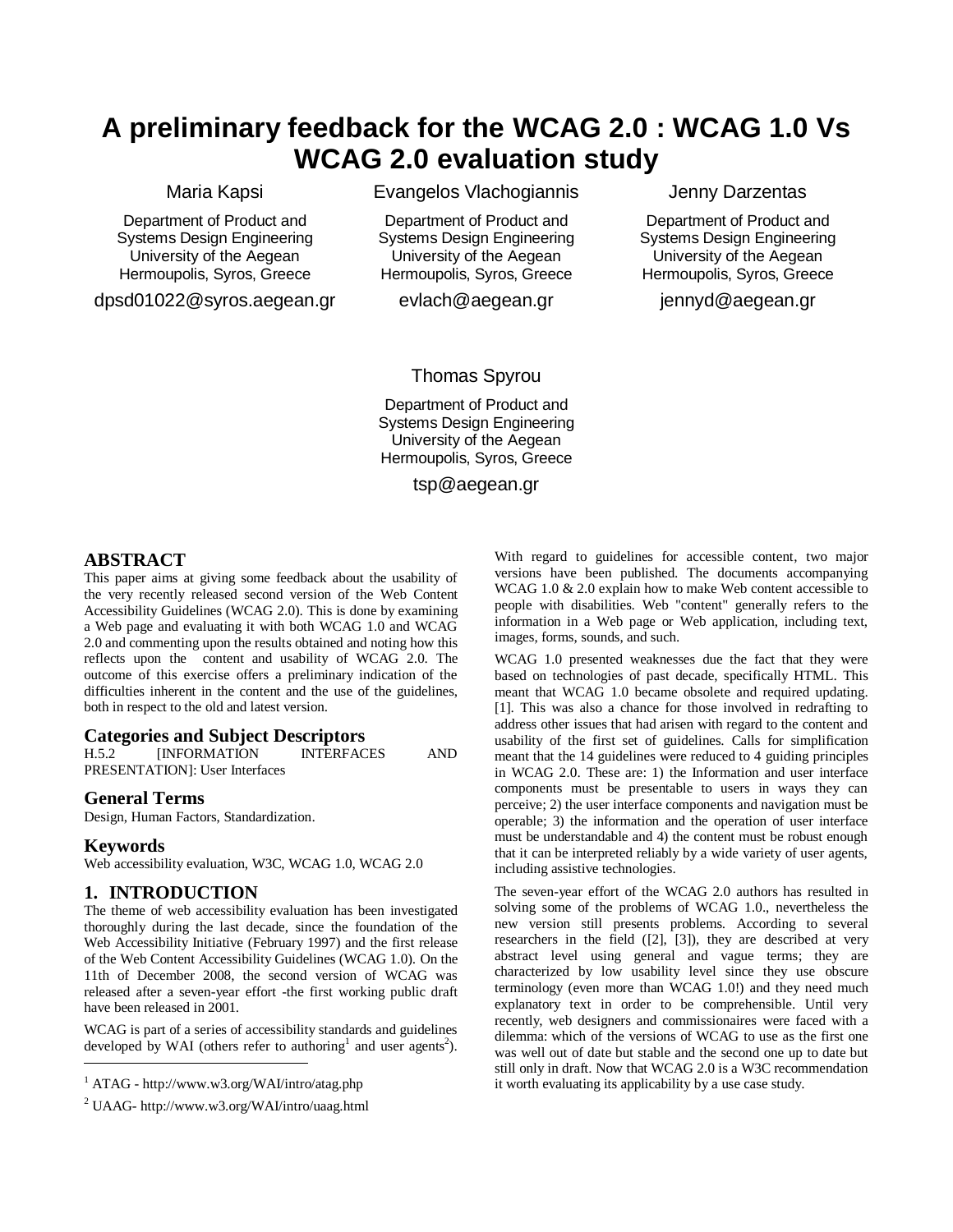Aiming at investigating the applicability of WCAG 2.0 and contributing to helping designers and evaluators make the move from the earlier version, a comparative study of a single web page took place as part of a final year student project at the Department of Product and Systems Design Engineering. (DPSDE) of the University of the Aegean. The evaluators were final year students, whose profile seemed a good choice in order to represent an average user of WCAG. The actual subject of the evaluation was the home page of the DPSDE web site (http://www.syros.aegean.gr/gr.aspx). Of course such a restricted evaluation is not capable of raising all the possible use and content issues as it does not even cover all the guidelines; however it is capable of sketching a first picture and providing guidance for further work on usability of the guidelines.



**Figure 1: DPSDE home page**

For reporting the results of the evaluation, a template based on the Evaluation and Report Language (EARL) specification [4] was been used. EARL is designed to describe the evaluation results in a machine readable (XML-RDF) format. Using EARL facilitates the comparison of test results; and allows the aggregation of test results. The main components of an EARL report are: 1) Who (or which tool) runs a test; 2) The resource tested; 3) The result(s) of the test and 4) The tested criterion (-a). However, for this paper the authors choose to present the evaluation results in a tabular form for better readability. Based on these reports, some preliminary conclusions have been drawn.

## **2. Evaluating with WCAG 1.0**

During the evaluation phase of the DPSD home page with WCAG 1.0, several failures/comments were raised. More specifically, there were 18 non applicable checkpoints, 33 failures and 15 passes. The evaluation report can be studied i[n Table I](#page-1-0) below.

**Table I: WCAG 1.0 Evaluation Report**

<span id="page-1-0"></span>

| <b>Check</b><br>Point | <b>Comments</b>                                                                                                                                                                     |
|-----------------------|-------------------------------------------------------------------------------------------------------------------------------------------------------------------------------------|
| 1.1                   | Most of the images do not have alternative text.<br>Specifically, images that are used as bullets<br>should be coded as lists and images in animation<br>must have alternative text |
| 1.4                   | Animation images need captions                                                                                                                                                      |
| 2.1                   | By disabling colors the content is readable.                                                                                                                                        |

|                  | The color of the name of the department that is    |
|------------------|----------------------------------------------------|
|                  | located on top of the page does not have           |
|                  | sufficient background / foreground contrast.       |
|                  | Also, the color of the hyperlinks in the content   |
| 2.2              | does not appear to have sufficient contrast with   |
|                  | the white background color. Finally, on top        |
|                  | right of the page, the color used for search and   |
|                  |                                                    |
|                  | for language selection has low contrast.           |
|                  | Use of images for presenting information for       |
| 3.1              | critical hyperlinks (e-class platform, web email). |
|                  | Same for title of web page (department name)       |
| 3.2              | Not valid page (-//w3c//dtd xhtml 1.0 strict//en!) |
|                  | Uses images instead of CSS for the presentations   |
| 3.3              | and layout.                                        |
| 3.4              | Use of absolute units for attribute values         |
| 3.5              |                                                    |
|                  | Pass                                               |
| $\overline{3.6}$ | No list for navigation                             |
| 4.1              | No language change (xml:lang)                      |
|                  | No use of abbreviation markup (as "EITEAEK         |
| 4.2              | II'                                                |
| 4.3              | The main language is not identified                |
|                  |                                                    |
| 5.3              | Use of tables instead of CSS for the page layout   |
|                  | The use of table makes no sense                    |
| 5.4              | Pass                                               |
| 6.1              | Pass when disabling CSS.                           |
| 6.2              | No NOSCRIPT                                        |
| 6.3              | Search not operable when disabling script          |
|                  | Slideshow script not accessible. Al least need     |
| 6.5              | captions                                           |
|                  |                                                    |
| 7.1              | Pass                                               |
| 7.2              | Pass                                               |
| 7.3              | Need on/off for animation                          |
| 8.1              | Script not accessible                              |
| 9.3              | Pass                                               |
| 9.4              | Pass                                               |
| 9.5              | No accesskey (e.g. "search" and "home")            |
| 10.1             | Pop up windows without alerting                    |
| 10.2             |                                                    |
|                  | Labels not used appropriately in form              |
| 10.3             | No linearized version provided                     |
| 10.4             | Form items should not be null.                     |
| 10.5             | No grouping of same kind of hyperlinks             |
| 11.1             | Pass (XHTML and CSS)                               |
| 11.2             | Pass                                               |
| 11.3             | Aural styles omitted                               |
| 12.4             | No labels used in form                             |
|                  | Ok except for GR & EN for language selection       |
| 13.1             | and for going "home"                               |
|                  | Very simple search $-$ no helping / correcting     |
| 13.2             |                                                    |
|                  | features                                           |
| 13.3             | Pass                                               |
| 13.4             | Pass                                               |
| 13.5             | Pass                                               |
| 13.6             | No grouping of same kind of hyperlinks             |
| 13.7             | No more than one type of search                    |
| 14.1             | Pass                                               |
|                  | It is not obvious that the images are students'    |
| 14.2             | projects. Need some text description in text       |
|                  |                                                    |
|                  | above.                                             |
| 14.3             | Pass                                               |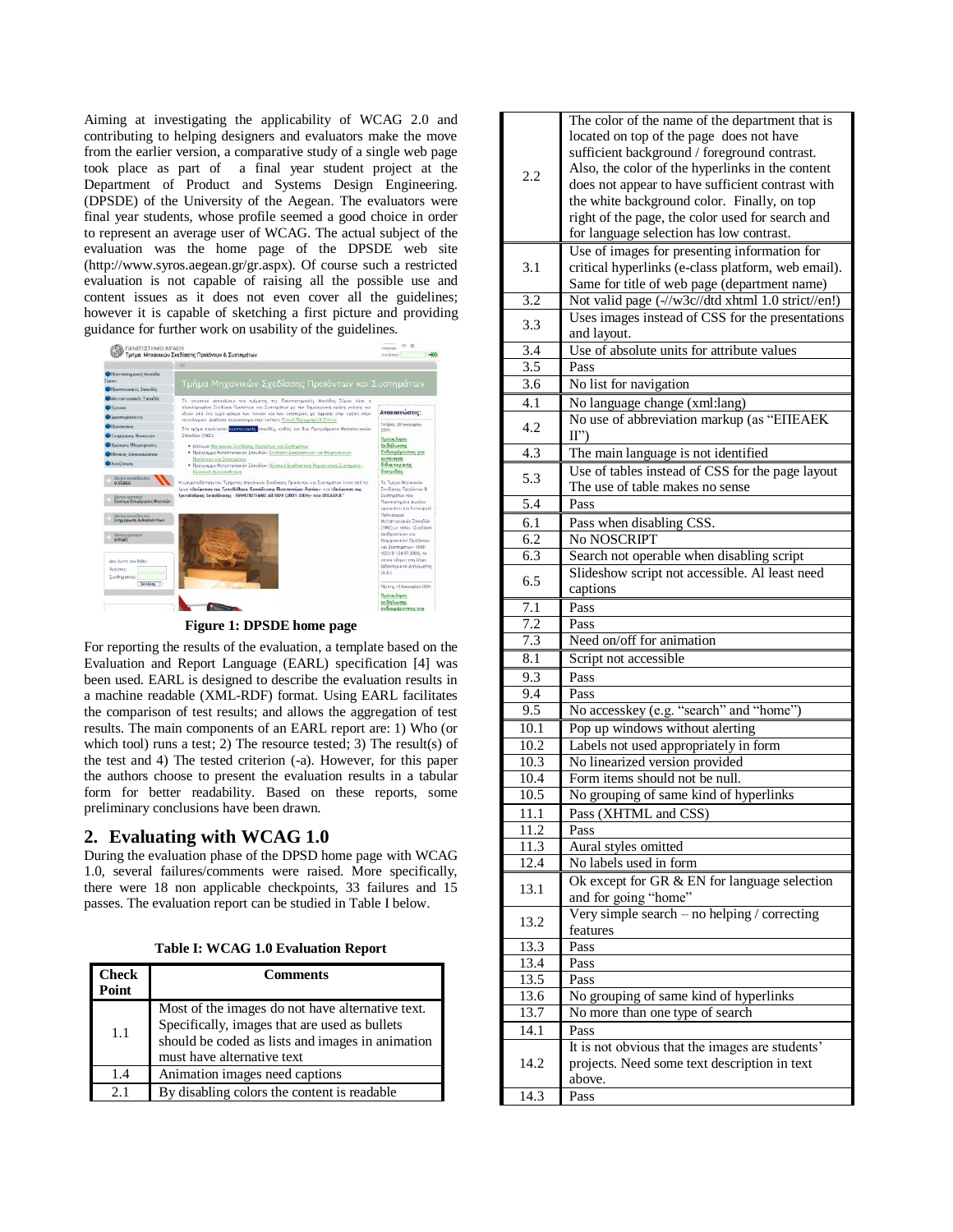It should be borne in mind that on that specific page there were several checkpoints that were not applicable. However, in purely quantitative terms, the checkpoints that were applicable raised a sufficient number of issues to make a worthwhile comparison between the two sets of guidelines, and to reach some overall conclusions regarding their content and use.

During the design of a web page it is of primary importance to determine the desirable page structure / layout. By disassociating the structure from the presentation of the content, a number of advantages appear including accessibility improvement, manageability and portability.

The failures of the current page mostly concern the layout of the page, where tables have been used in order to set the position of each element block of the page. The other major problem of the page concerns the use of images for building up presentational effects instead of using Cascading Stylesheets (CSS). These failures set barriers for the users that use assistive technologies for navigating into the web page.

Regarding the use of guidelines, it was easy enough to understand their structure as there are not many hierarchy levels. However, a lot of terminology is being used which makes documents less comprehensible for non-experts. The examples in techniques' document are not always sufficiently illustrative for the reader to understand how to apply the specific techniques.

## **3. Evaluating with WCAG 2.0**

During the evaluation phase of the DPSDE home page with WCAG 2.0, several failures / comments were raised. More specifically, there were 21 non applicable checkpoints, 30 failures and 10 passes. The evaluation report can be studied in [Table II](#page-2-0) below.

#### **Table II: WCAG 2.0 Evaluation Report**

<span id="page-2-0"></span>

| <b>Success</b><br>Criteria | Comments                                                                          |
|----------------------------|-----------------------------------------------------------------------------------|
| 1.1.1                      | No alternative text is provided.<br>Buttons "search" and "login" need to have alt |
|                            | text                                                                              |
|                            | Decorative images are not in CSS, so assistive<br>technologies do not ignore them |
| 1.3.1                      | Semantic elements are not used in structure.                                      |
|                            | Presentation issues of images and tables are                                      |
|                            | adjacent in HTML instead of CSS.                                                  |
|                            | Explicit labels are not used. Should use DOM                                      |
|                            | functions.                                                                        |
| 1.3.2                      | No letter-spacing specified                                                       |
| 1.3.3                      | For actions (eg search, login) there is only                                      |
|                            | presentational information <i>i.e.</i> no textual                                 |
|                            | information                                                                       |
| 1.4.1                      | For main heading there is not sufficient contrast                                 |
|                            | $(2:1$ instead of at least 3:1)                                                   |

| 1.4.3          | Insufficient contrast between text on top right<br>and background. Text must be at least 14p bold<br>or 18 p.<br>Insufficient contrast for breadcrumb links. Must<br>be at least 14p bold or 18p. |
|----------------|---------------------------------------------------------------------------------------------------------------------------------------------------------------------------------------------------|
|                | Text "more" in news area has no sufficient<br>contrast. Should be at least 14p black or 18p<br>No sufficient contrast for hyperlink in main<br>text. should be at least 14p black or 18p          |
|                | No use of em units or percent for font sizes.                                                                                                                                                     |
| 1.4.4          | Page does not provide mechanism for zoom in<br>or out. However zooming with browser does<br>not cause information distortion                                                                      |
| 1.4.5          | Use of images instead of text to communicate<br>textual information                                                                                                                               |
|                | Insufficient contrast top right area (page                                                                                                                                                        |
|                | controls)-                                                                                                                                                                                        |
|                | Insufficient contrast menu items (at least 18p)-                                                                                                                                                  |
| 1.4.6          | breadcrumb links -Not sufficient contrast                                                                                                                                                         |
|                | Insufficient contrast for news heading                                                                                                                                                            |
|                | Text "more" in news area does not have                                                                                                                                                            |
|                | sufficient contrast.                                                                                                                                                                              |
|                | Insufficient contrast for hyperlink in main text.                                                                                                                                                 |
|                | Width is more than 80 characters. No                                                                                                                                                              |
|                | mechanism for text and background color<br>changing                                                                                                                                               |
| 1.4.8          | Text should not be aligned as justified and the                                                                                                                                                   |
|                | paragraph distance is not appropriately                                                                                                                                                           |
|                | adjacent.                                                                                                                                                                                         |
| 1.4.9          | Use images for textual information                                                                                                                                                                |
|                | Not all the functionality of the content is                                                                                                                                                       |
| 2.1.1          | operable through a keyboard interface (search)                                                                                                                                                    |
| 2.1.2          | Pass                                                                                                                                                                                              |
| 2.1.3          | Pass                                                                                                                                                                                              |
| 2.2.2          | There is no pause, stop, hide mechanism for<br>animation                                                                                                                                          |
|                |                                                                                                                                                                                                   |
| 2.2.3          | Pass                                                                                                                                                                                              |
| 2.3.1          | Pass                                                                                                                                                                                              |
| 2.3.2          | Pass                                                                                                                                                                                              |
| 2.4.1          | No skip to main content using tab. No grouping<br>of same kind of links (main menu) so that they                                                                                                  |
|                | can be skiped                                                                                                                                                                                     |
| 2.4.2<br>2.4.4 | Pass<br>No description in link context. No alternative                                                                                                                                            |
| 2.4.5          | text for hyperlink images<br>Pass                                                                                                                                                                 |
| 2.4.6          | Some headings used for visual effect                                                                                                                                                              |
| 2.4.7          | Pass                                                                                                                                                                                              |
| 2.4.8          | Pass                                                                                                                                                                                              |
| 2.4.9          | No alternative text for hyperlink images.                                                                                                                                                         |
| 2.4.10         | Section headings are not used to organize the<br>content                                                                                                                                          |
| 3.1.1          |                                                                                                                                                                                                   |
|                | No main language specified<br>For language changes no main language has                                                                                                                           |
| 3.1.2          | been specified                                                                                                                                                                                    |
| 3.1.4          | No explanation of acronyms ("EIIEAEK",<br>"GR", "EN")                                                                                                                                             |
|                | Should provide an explanation of the subject of                                                                                                                                                   |
| 3.1.5<br>3.2.3 | the images.                                                                                                                                                                                       |